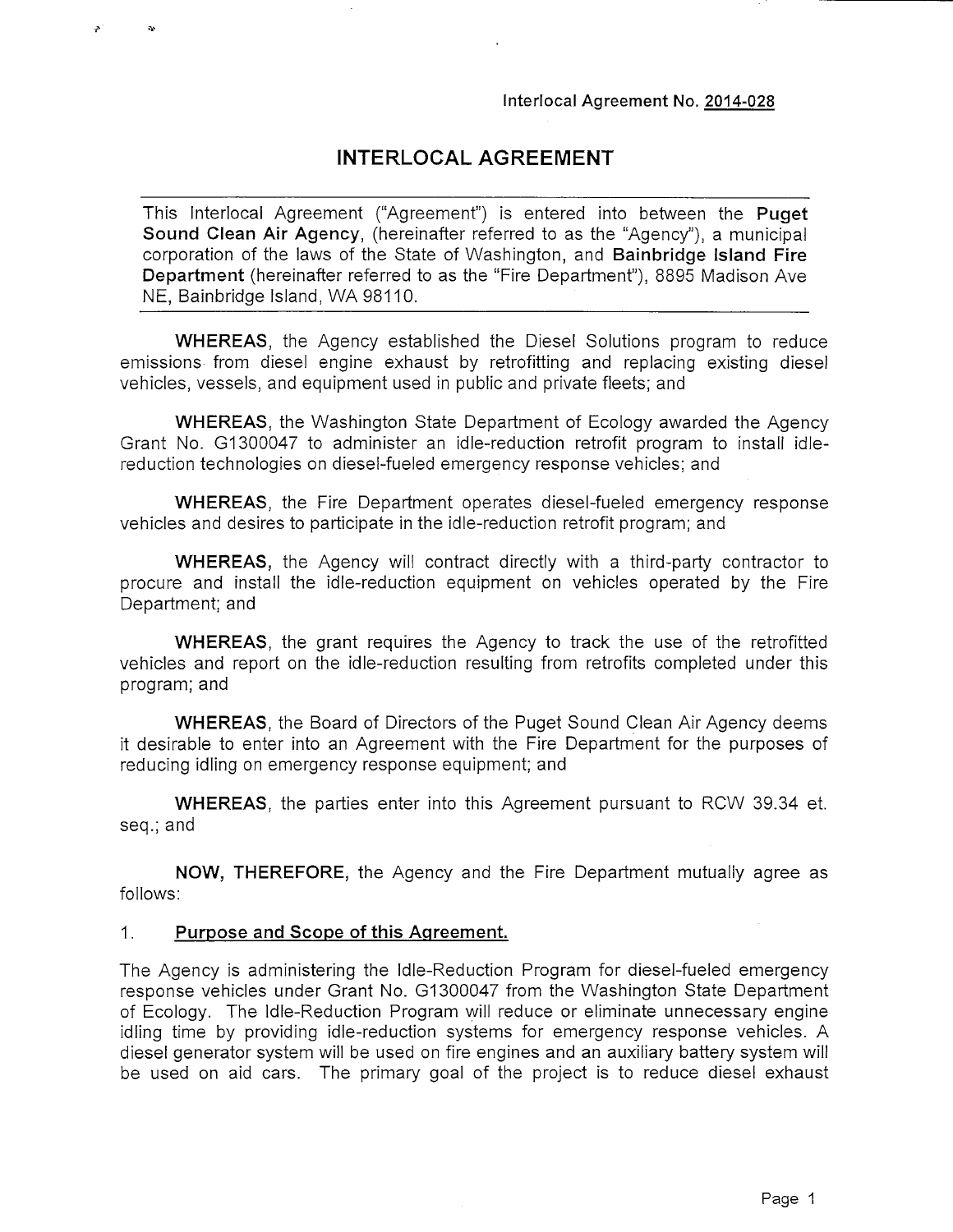emissions, and the Agency will administer the funds to maximize these reductions. The purpose of this Agreement is to establish:

- A. The Process for Selecting and Installing Idle-Reduction Technologies
- B. The Agency's Responsibilities
- C. The Fire Department's Responsibilities

This Agreement does not involve the exchange of funds between the parties.

#### **2. Process for Selecting and Installing Idle-Reduction Technologies**

**Step 1, Vehicle Selection.** Using the vehicle information collected by the Department of Ecology in its idle-reduction equipment application, the Agency will provide the Fire Department with a list of retrofit candidate vehicles. The Fire Department will review the list and provide feedback to the Agency on which vehicles the Fire District wants to retrofit. Should the Fire Department wish to have idle-reduction equipment installed on alternative vehicles not identified on the Agency's list, it will propose those vehicles and provide details on the vehicles and an explanation for the substitution to the Agency. The Agency will determine the final list of vehicles for retrofit and will provide the final list of elected candidate retrofit vehicles to the Fire Department.

**Step 2, Work Order Development.** The Agency's contractor will conduct a site visit to evaluate the candidate vehicles for the proposed installations. The Fire Department will cooperate with the contractor to schedule the site visit and will make needed Fire Department personnel available for the site visit. The Agency's contractor will work with the Fire Department mechanics to determine the best retrofit options and installation approach for each candidate vehicle. The Agency's contractor will prepare a work order for approval by both the Agency and the Fire Department listing the parts needed for each retrofit, the estimated time to do the installation, and the total cost for each installation. The work order will also include any specific installation instructions requested by the Fire Department. It is anticipated that the system installation will need to be tailored to each vehicle. Following the equipment evaluation and generation of work order(s), if significant additional costs are identified, the Agency may elect to substitute candidate vehicles or reduce the total number of idle-reduction systems to be installed on the Fire Department's fleet. Upon any changes, the Agency will provide to the Fire Department an amended Final list of elected candidate retrofit vehicles to the Fire Department.

**Step 3, Installations of Retrofits.** Once the Agency and Fire Department approve the work order, the Agency's contractor will work with the Fire Department to schedule the installation of the equipment on the Fire Department's vehicles at a mutually agreeable date and time. The Fire Department will be responsible for delivering the vehicles to the Agency contractor's site where the retrofits will be installed and for retrieving the units when the installations are completed. The Fire Department must be able to leave each vehicle with the Agency's contractor for a period of time estimated in the work order. The Agency is not responsible for delays associated with the installation.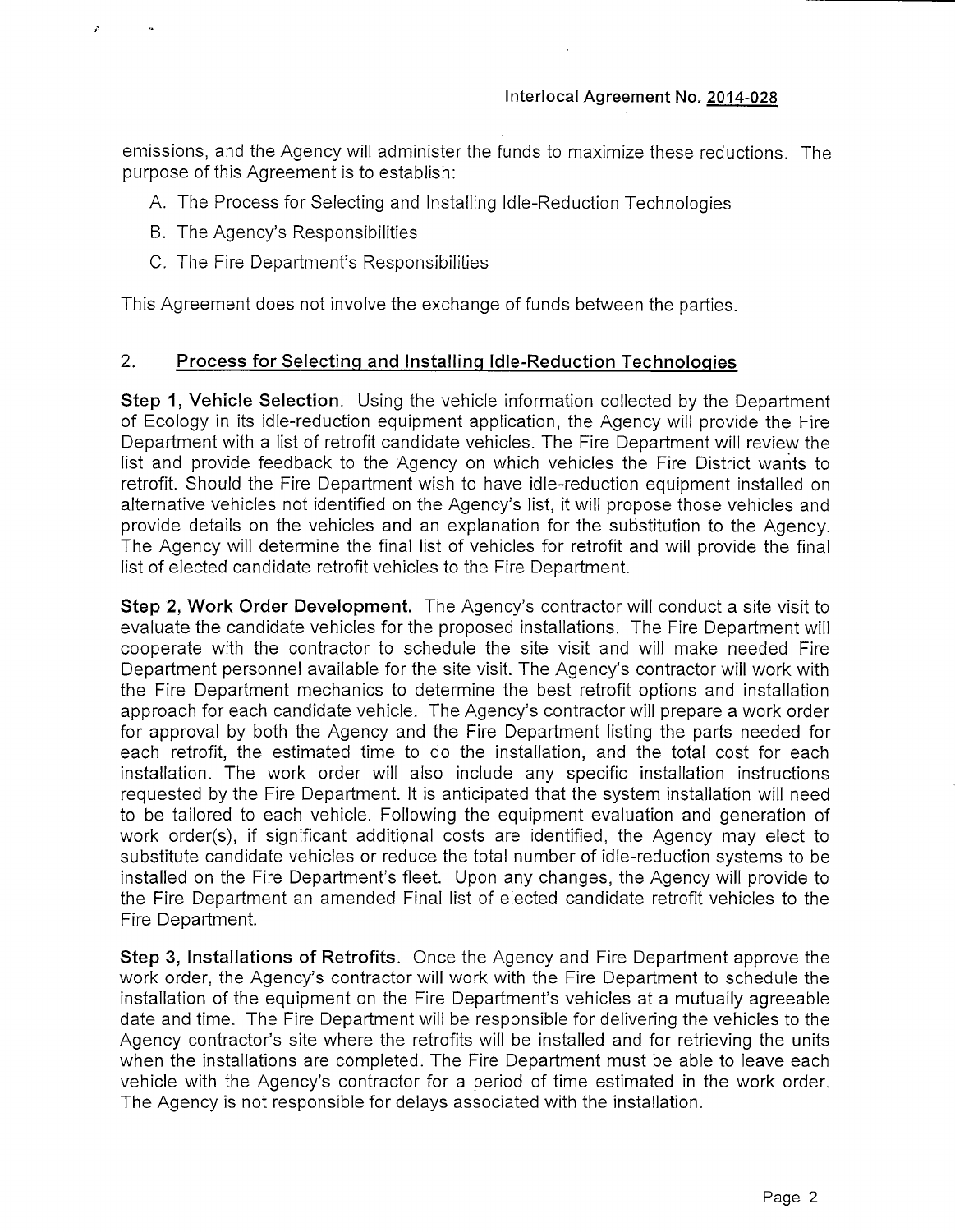**Step 4, Training and Warranty Requirements.** In order to ensure the anti-idle technologies are properly used and maintained, the contractor will provide mechanic and operator training to the Fire Department. The Fire Department is required to participate in one mechanic training. The Fire Department may attend additional mechanic training sessions that are offered to other Fire Departments who participate in the grant, as desired. The Agency's contractor will provide operator training to the Fire Department representative(s) that pick up the vehicles from the contractor after the retrofits are installed. The Fire Department will submit any warranty claims to the Agency's contractor. The Agency will not be directly involved in any warranty claims, but will provide support in resolving any issues or concerns that the Fire Department might have.

**Step 5, Reporting.** The Fire District will report to the Agency on the success of the retrofit quarterly for two years after the completed retrofits using the reporting form provided by the Agency.

### **3. Agency Responsibilities**

The Agency will be responsible for administering the program and working with both its Agency's contractor and the Fire Department. The Agency's responsibilities under the Idle-Reduction Program are as follows:

**Task 1: Secure a Third-Party Contractor.** The Agency, with input from several participating fire departments, will select and enter into an agreement with a third-party contractor to procure and install idle-reduction equipment on emergency vehicles operated by the Fire Department. The agreement will include training and warranty requirements.

**Task 2: Provide a list of candidate vehicles for retrofit.** The Agency will review the grant submittal the Fire Department made to Department of Ecology and generate a list of candidate vehicles to be retrofitted. The selection process is described in Step 1 of Section 2, **Process for Selecting and Installing Idle-Reduction Technologies.**

**Task 3: Review and Approve Agency Contractor's Work Orders.** The Agency will review and approve work orders generated by the Agency's contractor. If both the Agency and the Fire Department approve the work orders, the Agency will give the Agency's contractor approval to purchase and install the idle-reduction equipment.

**Task 4: Compensate Agency's Contractor for Completed Installations.** The Agency will pay the Agency's contractor upon the completion of the installations and the Fire Department's acceptance of the installations.

**Task 5: Provide Support to the Fire Department as Needed.** The Agency will, to the best of its ability, attempt to resolve any deficiencies identified by the Fire Department with the equipment or installation furnished by the contractor, except warranty claims, provided that the deficiencies are not a result of omissions by the Fire Department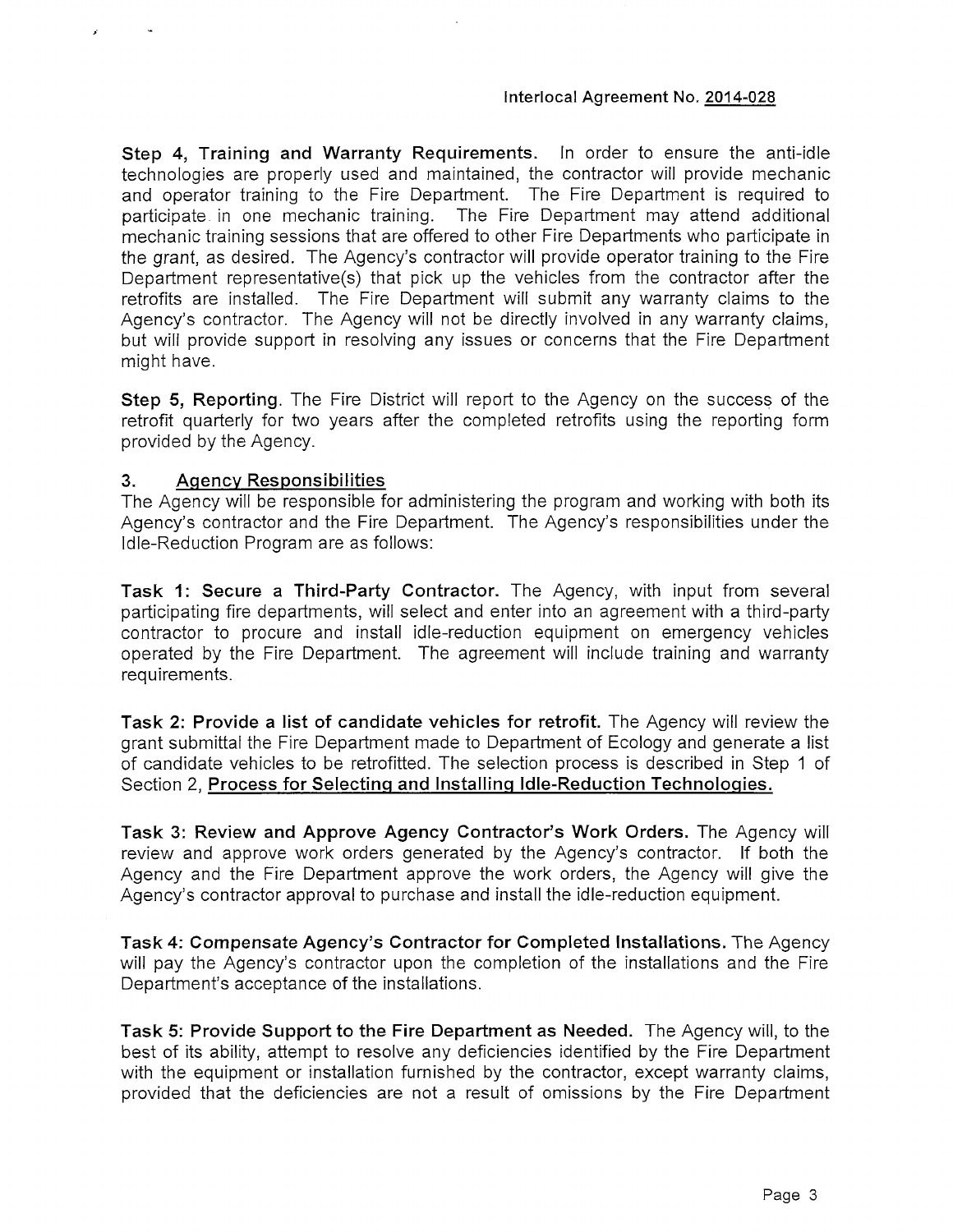during the work order review approval. The Agency will have no responsibility for any claims related to warranties provided by the third-party contractor to the Fire Department and will have no responsibility for the adequacy, fitness or operation of any retrofit equipment or installation.

Task 6: Collect Fire Department Reports. The Agency will collect quarterly reports from the Fire Department detailing the idle-reduction equipment use and fuel displacement associated with the installation.

#### 4. Fire Department Responsibilities

Task 1: Vehicle Review. The Fire Department will review the candidate vehicle list provided to it by the Agency and will provide feedback to the Agency regarding which vehicles the Fire District wants to retrofit. Should the Fire Department wish to have idlereduction equipment installed on alternative vehicles not on the candidate vehicle list, it will propose those vehicles and provide details on the vehicles and an explanation for the substitutions to the Agency. The Fire Department will cooperate with the Agency's third-party contractor to schedule a time for a site visit by the third-party contractor to review the candidate vehicles. If the vehicles scheduled to be reviewed will not be available at the specified time, the Fire Department will notify the third-party contractor as soon as possible and will suggest alternative mutually convenient times for the thirdparty contractor to conduct the site visit. During the vehicle review site visit, the Fire Department will discuss idle-reduction technologies and installation approaches for each vehicle with the third-party contractor. The Fire Department will disclose to the Agency any vehicles on the final list of elected candidate retrofit vehicles that the Fire Department might sell or retire within the next two years.

Task 2: Work Order Review. The Fire Department will review the work order provided by the Agency's contractor to make sure it reflects the retrofit expectations of the Fire Department and includes any specific installations instructions from the Fire Department. Once the work order meets the Fire Department's expectations, the Fire Department will notify the Agency in email or writing that it approves the work order.

Task 3: Deliver and Retrieve Vehicles for Retrofits to be Installed. Once the Agency has notified the Agency's contractor to proceed based on an approved work order, the Agency's contractor will contact the Fire Department to schedule a date for one or more vehicles to be retrofitted at the contractor's worksite. The Fire Department will be responsible for delivering and retrieving the vehicles from the Agency's contractor's worksite.

Task 4: Review and Accept Retrofit. Upon retrieving the retrofitted vehicles, the Fire Department will inspect the installations and accept or contest each installation. When satisfied with each installation the Fire Department will sign off on the work order and provide it to the Agency's contractor.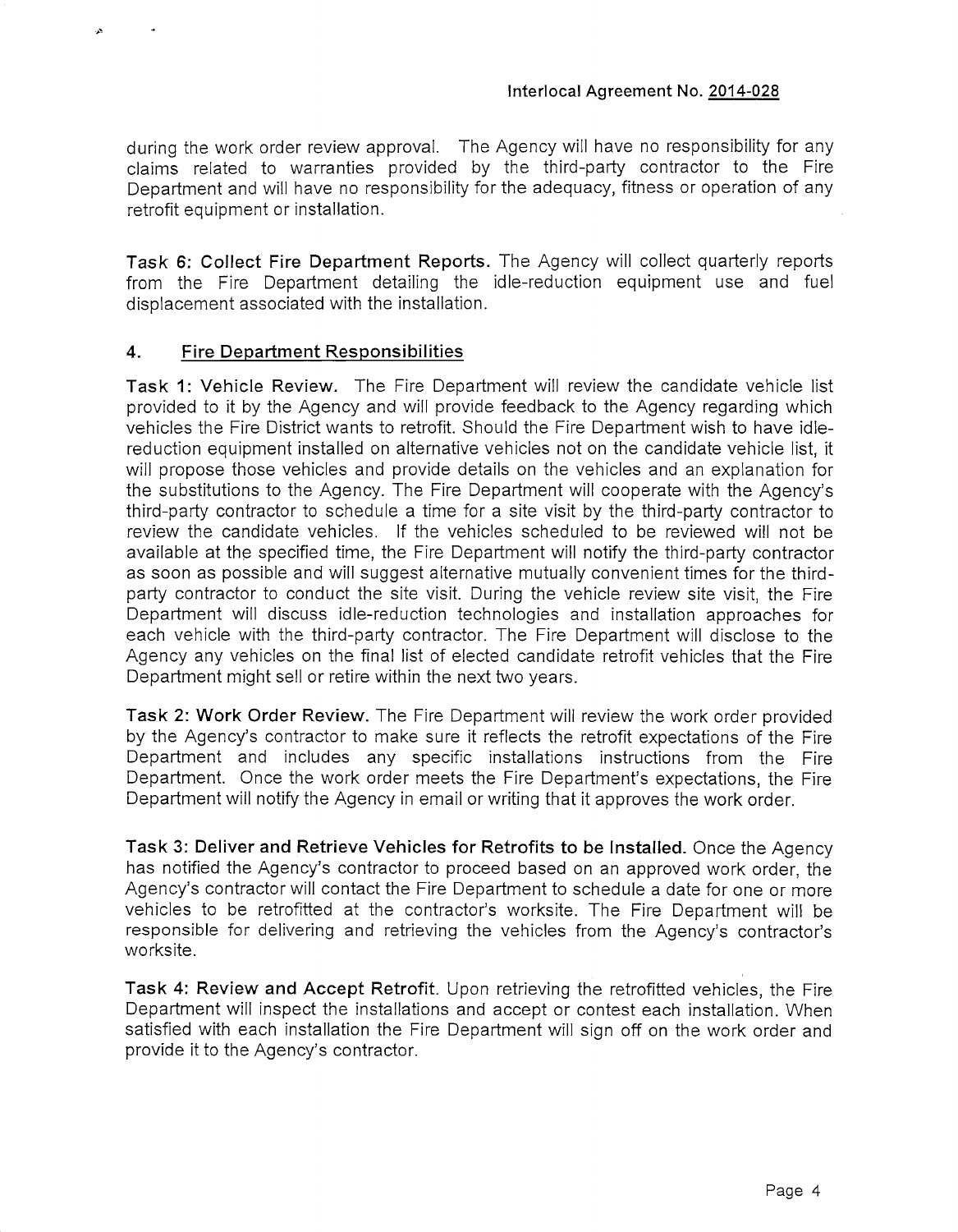**Task 5: Participate in Training.** The Agency's contractor will schedule and provide a mechanic maintenance training session for the Fire Department to coincide with the return of the first completed fire engine. The session can take place at the Fire Department or the Agency's contractor's facility. The Fire Department will make alternative arrangements with the contractor if it would like to have the training conducted at another time. Only one mechanic maintenance training session will be provided specifically for the Fire Department by the Agency's contractor and the Fire Department must participate in one mechanic maintenance training session. Alternatively, the Fire Department may attend a mechanic maintenance training session held by the contractor for another participating fire department if desired. Operator training will be provided by the contractor to the Fire Department representative(s) that picks up a retrofitted vehicle when the vehicle is picked up from the contractor. The Fire Department will ensure that the instructions provided by the contractor to the Fire Department representative(s) are shared with all relevant equipment operators and maintenance mechanics at the Fire Department.

**Task 6: Submit Warranty Claims to Agency's Contractor.** The Fire Department will work directly with the Agency's third-party contractor to address any warranty claims related to the adequacy, fitness or operation of the equipment installed pursuant to this Agreement.

### **Task 7: Operate Retrofitted Vehicles in the State of Washington for Two Years.**

- A. Sales, Transfers, or Retirements of Retrofitted Vehicles. The Fire Department will keep and operate all vehicles retrofitted pursuant to this Agreement solely within the State of Washington for at least two years from the date of retrofit installation. If the Fire Department plans to sell or relocate any vehicle retrofitted under this Agreement prior to the expiration of the two-year period, the Fire Department will notify the Agency Project Manager and follow the procedures beiow, depending on the final destination of the retrofitted vehicle:
	- 1) In-State Sales or Transfers, if the Fire Department wants to sell or transfer a vehicle retrofitted under this Agreement to another fire department within Washington State prior to the end of the two-year term, the Fire District will notify the Agency Project Manager in advance in writing prior to selling or transferring any retrofitted vehicles. The written notification must include the following information: the identification of the vehicle by Vehicle Identification Number (VIN) or equipment ID; the date the idle-reduction technology was installed; the model/engine year of the vehicle; the desired new location of the vehicle; and the intended date of relocation.
	- 2) Out-of-State Sales or Transfers. If the Fire Department wants to sell or transfer a vehicle retrofitted under this Agreement to an entity outside of Washington State prior to the end of the two-year term, the Fire Department will notify the Agency Project Manager in advance of the sale and transfer in writing and propose a compensation option to compensate the Agency for the installation of the retrofit equipment on the vehicle(s) the Fire Department wishes to sell or transfer. The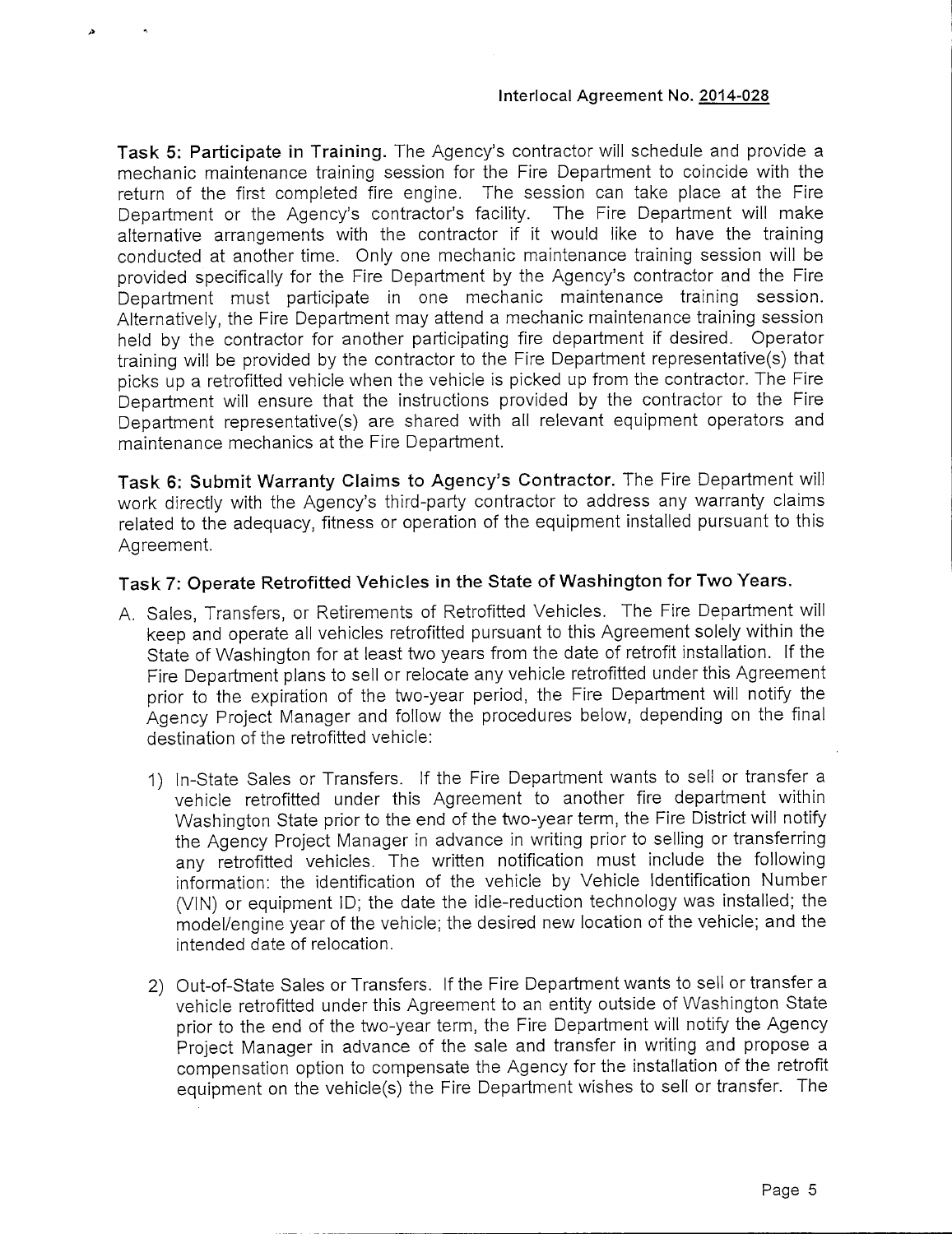written proposal must include the following information: the identification of the vehicle by Vehicle Identification Number (VIN) or equipment ID; the date the idlereduction technology was installed; the model/engine year of the vehicle; the desired new location of the vehicle; and the intended date of relocation. Potential compensation options may include removing the idle-reduction technology and installing it on another vehicle operating within Washington State or investing a prorated portion of the equipment and installation cost of the idle-reduction technology in other particulate emission-reduction projects within Washington State. The Fire Department may propose another compensation option for Agency approval. If the Fire Department choses to re-install the idle-reduction technology on another vehicle in Washington State, the Fire Department will be liable for the expense or labor associated with re-installing the idle-reduction technology. The Agency must approve the repayment option in writing.

B. Retiring of Retrofitted Vehicles. If the Fire Department retires or scraps a vehicle that has been equipped with idle-reduction technology under this Agreement prior to the end of the two-year term, the Fire Department agrees to first remove and reinstall the idle-reduction technology on another vehicle within Washington State to the extent practicable. The Fire Department will be responsible for the expense or labor associated with re-installing the idle-reduction technology.

**Task 8: Report.** Upon completion of the first vehicle retrofit, the Fire Department will begin submitting quarterly reports to the Agency on the idle-reduction technology. The Fire Department will track the hours of operation of the idle-reduction technology, and the associated fuel savings to the best of its ability.

**Deliverable for Task 8:** Using an Agency-supplied form provided in Attachment A and incorporated herein by reference, the Fire Department will submit electronic reports for two years following the first installation of idle-reduction

**Due dates for Task 8:** April 15, 2014; July 15, 2014; October 15, 2014; January 15, 2015; April 15, 2015; July 15, 2015; October 15, 2015; January 15, 2016, and April 15,2016.

**5. Title to Equipment.** The title to all equipment furnished under this agreement will be held by the Fire Department, subject to the terms of this agreement.

**6. Term.** The effective date of this Agreement is the date of the final signature of this Agreement. The termination date of this Agreement is April 30, 2016.

This space intentionally left blank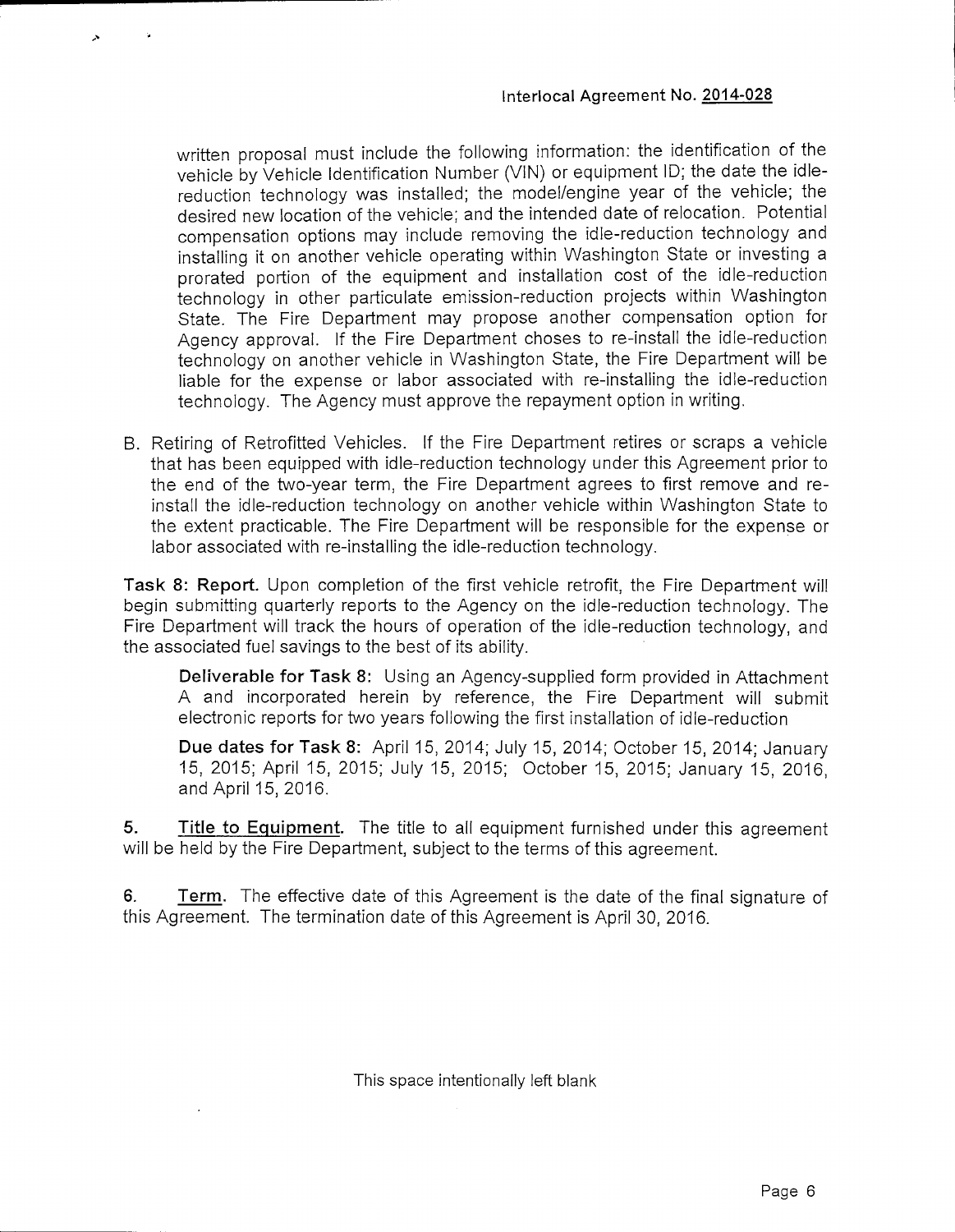**7. Communications.** The following persons will be the contact persons for all communications regarding the performance of this Agreement.

| <b>Fire Department</b>           | Agency                        |
|----------------------------------|-------------------------------|
| Thom Ritter                      | Project Manager: Scott DeWees |
| Bainbridge Island Fire           | Puget Sound Clean Air Agency  |
| Department                       |                               |
| 8895 Madison Ave NE              | 1904 Third Avenue, Suite 105  |
| Bainbridge Island, WA 98110      | Seattle, WA 98101             |
|                                  |                               |
| Phone: 206-818-3242              | Phone: 206-689-4054           |
| Fax: 206-842-7695                | Fax: (206) 343-7522           |
| E-mail address: tritter@bifd.org | E-mail address:               |
|                                  | ScottD@pscleanair.org         |

**8. Changes.** The parties may, from time to time, require changes in this Agreement. The parties will mutually agree to the changes by written amendment to this Agreement.

**9. Early Termination.** Either party may terminate this Agreement at any time with or without cause by giving a thirty-day (30-day) written notice of such termination and by specifying the effective date of the termination; provided that the termination will be preceded by a face-to-face meeting between the Fire Department and the Agency. Upon termination of this Agreement, the Agency, in addition to any other rights provided in this Agreement, may require Fire Department to deliver to the Agency any property specifically produced or acquired for the performance of such part of this Agreement as has been terminated.

**10. Assignment.** The work performed under this Agreement, and any claim arising thereunder, is not assignable or delegable by either party, in whole or in part, without the express prior written consent of the other party.

**11. Indemnification.** Each party to this agreement will be responsible for its own acts and/or omissions and those of its officers, employees and agents. No party to this agreement will be responsible for the acts and/or omissions of entities or individuals not a party to this agreement.

**12. Limitation of Liability.** The Fire Department acknowledges that participation in this Agreement is voluntary and the use and maintenance of the idle-reduction technologies installed by the third-party contractor on vehicles operated by the Fire Department is the sole responsibility of the Fire Department. The Agency will not be liable for any equipment failures, issues or limitations that result from the installation or operation of the idle-reduction technology installed pursuant to this Agreement. The Fire Department will be the warranty holder for any equipment and installation provided by this Agreement.